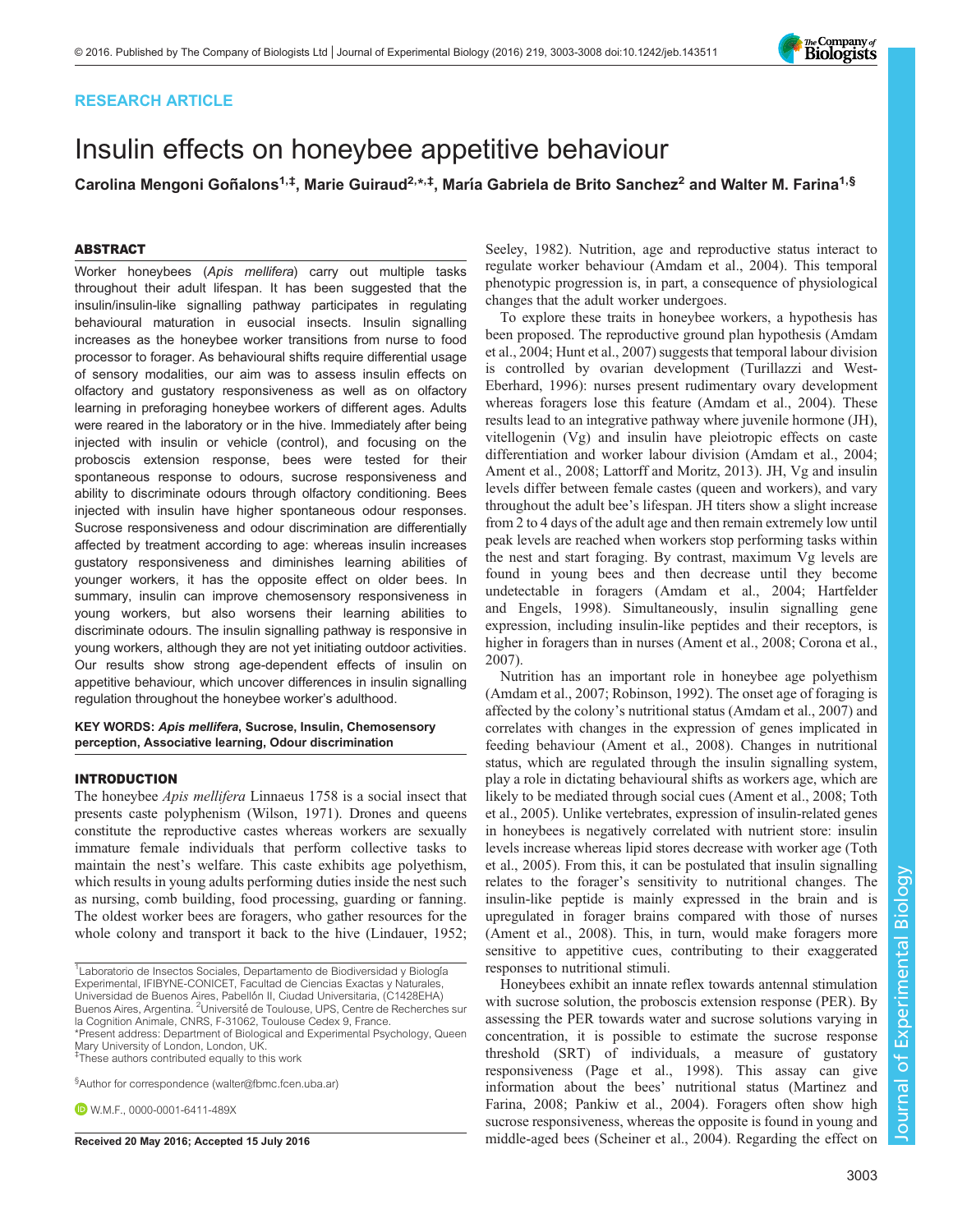| <b>List of abbreviations</b> |                                 |
|------------------------------|---------------------------------|
| AIC.                         | Akaike's information criterion  |
| C <sub>R</sub>               | conditioned response            |
| $CS-$                        | unrewarded conditioned stimulus |
| $CS+$                        | rewarded conditioned stimulus   |
| DΙ                           | discrimination index            |
| GI M                         | generalised linear model        |
| <b>GLMM</b>                  | generalised linear mixed model  |
| <b>GRS</b>                   | qustatory response score        |
| HI.                          | juvenile hormone                |
| <b>PFR</b>                   | proboscis extension response    |
| <b>QMP</b>                   | queen mandibular pheromone      |
| <b>SOR</b>                   | spontaneous odour response      |
| <b>SRT</b>                   | sugar response threshold        |
| Vg                           | vitellogenin                    |

cognitive abilities, evidence suggests that a JH analogue affects short-term olfactory memory in recently emerged honeybees [\(Maleszka and Helliwell, 2001](#page-5-0)). JH positively influences the insulin-like signalling pathway in insects [\(Amdam and Seehuus,](#page-5-0) [2006](#page-5-0); [Corona et al., 2007; Hunt et al., 2007; Tu et al., 2005\)](#page-5-0). Thus, we expect that insulin, with a strong age dependency, will not only affect sucrose and olfactory responsiveness but will also have an effect on learning abilities to discriminate odours in honeybees.

Apis mellifera has been considered a reference model within invertebrates to study behavioural and neural plasticity ([Brown](#page-5-0) [et al., 2004; Giurfa and Sandoz, 2012](#page-5-0); [Masson and Arnold, 1987](#page-5-0); [Menzel, 1999; Sigg et al., 1997; Winnington et al., 1996\)](#page-5-0). In fact, at early ages of the adult stage, the central nervous system of honeybee workers completes its maturation ([Masson and Arnold, 1987](#page-5-0)), and experiences undergone during this period can shape later physiology and behaviour ([Arenas and Farina, 2008; Arenas](#page-5-0) [et al., 2009a,b, 2012\)](#page-5-0). Recently emerged and middle-aged workers show reliable learning performances in an olfactory PER conditioning ([Mengoni Goñalons and Farina, 2015\)](#page-5-0), similar to those of foragers. However, gustatory responsiveness and its sensitivity to environmental changes vary with age ([Mengoni](#page-5-0) [Goñalons and Farina, 2015](#page-5-0); [Ramírez et al., 2010](#page-5-0)).

Previous reports showed that endocrine secretions can tune chemosensory system in Drosophila [\(Ko et al., 2015; Root et al.,](#page-5-0) [2011](#page-5-0)). However, these responses could differ strongly in social insects. Here, we assess the effect of insulin on appetitive behaviours such as chemosensory responsiveness and learning abilities in preforaging bees, especially in the case of young hive bees.

# MATERIALS AND METHODS

#### Study site and animals

The study was carried out during the summer–autumn season of 2014 in the experimental field of the Facultad de Ciencias Exactas y Naturales of the Universidad de Buenos Aires, Argentina (34°32′S, 58°26′W). Newly emerged European honeybees (A. mellifera) were obtained from sealed brood frames taken from the experimental apiary and placed in an incubator at 36°C and 55% relative humidity. After emergence, workers were collected and reared in different environments: in the laboratory under controlled conditions or in an observational hive. For the former, emerging bees were collected in groups of up to 150 individuals and confined in wooden boxes ( $10\times10\times10$  cm) with a metallic mesh on one side and a plastic door on other. Cages were kept in another incubator at 31°C. They offered 16% w/w sucrose solution and pollen ad

libitum, and were checked every other day. Food was replaced every 2 days and dead bees were removed whenever needed (as previously described in [Mengoni Goñalons and Farina, 2015](#page-5-0)). For hive rearing, emerging bees were marked with acrylic paint (ALBA-Argentina) on their thorax. A specific colour was used for each day of emergence so as to determine their age at a later stage. Marked bees were introduced into an observational hive that consisted of two brood frames, a mated queen and approximately 4000 workers, and were readily accepted by the rest of the colony ([Breed et al., 2004\)](#page-5-0). The hive was contained between acrylic walls that had a 40×25 cm window covered by a hinged door that allowed access to the colony. On the day of the experiment, marked bees were captured individually in plastic tubes and taken to the laboratory.

The experiments comply with the 'Principles of animal care', publication no. 86-23, revised 1985, of the National Institutes of Health, as well as with the current laws of the country in which the experiments were performed.

#### Experimental series and injections

With the purpose of assessing differential insulin effects according to adult age, four groups of pre-foraging bees were contemplated. Therefore, young bee workers were assessed when they were 2/3, 5/6, 9/10 or 14/15 days old.

Experimental bees were anaesthetised with ice and harnessed in carved pipette tips, which restrained body movement, but allowed them to freely move their mouthparts and antennae. Before they regained activity, they were injected with a microsyringe (NanoFil, World Precision Instruments) through the fourth and fifth segments of the abdomen. Treatment bees were injected with 1 µl of insulin (4 mg ml−<sup>1</sup> , Human recombinant Zinc, Gibco, Grand Island, NY, USA) and control bees received 1 µl of Hepes buffer solution (25 mmol l−<sup>1</sup> ) [\(Ament et al., 2011\)](#page-5-0). Solutions were used immediately after melting and kept in ice during the procedure. Twenty-four bees of the same age were used per injection session, which lasted approximately 45 min overall. In order to reduce effects resulting from differences in the time between injection and evaluation, treatment assignment was done by blocks, in which 12 bees were injected with insulin and the other 12 were injected with buffer solution. As two injection sessions were performed each day, the order in which the treatments were given in the morning was switched in the afternoon. The following day, the entire treatment assignment was alternated. All four age groups were represented in a pair of days. The order in which age groups were tested within each pair was randomised. Behavioural assays were performed 5 min after injection of the last bee. The order in which bees were injected was kept in the following procedure. Time between injection and the start of the assay was 25 min for all bees.

#### Spontaneous odour response

The harnessed bee was placed between a device that produced a constant airflow and an air extractor that removed released odours. The airstream  $(2.5 \text{ ml s}^{-1})$  was delivered to the head of the bee 2 cm away from it. An odour is considered a neutral stimulus and usually elicits no PER. Nevertheless, a naïve bee can still show a spontaneous response towards a certain odour. For this procedure, pure odours [\(Raguso and Pichersky, 1999\)](#page-5-0), linalool and phenylacetaldehyde (Sigma-Aldrich, Steinheim, Germany), were used. Each was delivered for 6 s when, by means of an electric valve, the airflow was redirected to pass through a syringe containing 4 µl of the pure odour impregnated on a 30×3 mm filter paper. A spontaneous odour response (SOR) was considered when the bee fully extended its proboscis during odour delivery. Bees that responded to the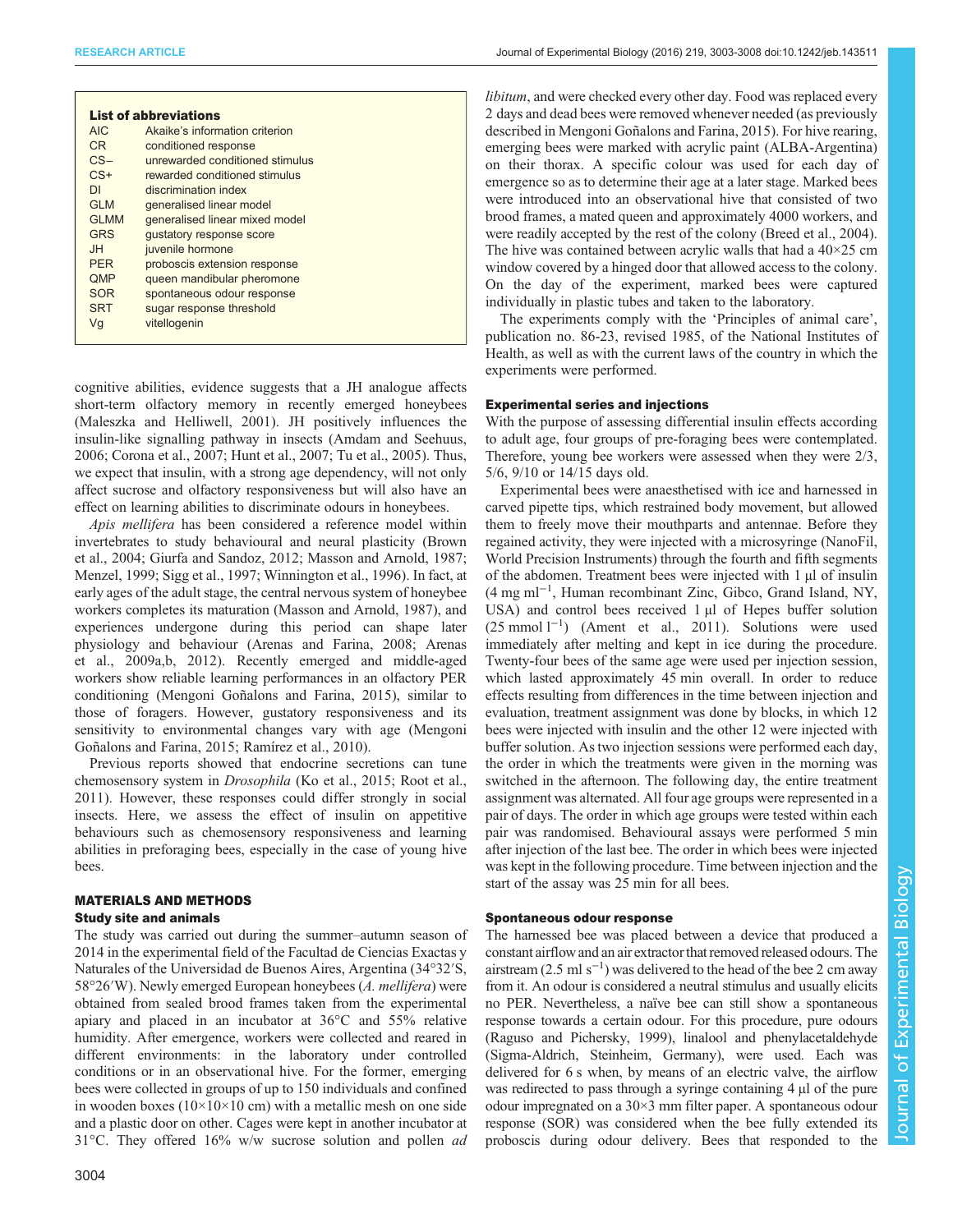mechanical air stimulus (16 s clean airflow before odour presentation) were discarded, as well as bees that did not respond to 50% w/w sucrose solution after the gustatory response assay (see following section). Odour presentations were 10 min apart, and the order was alternated from bee to bee (parts of this procedure were previously described in [Mengoni Goñalons and Farina, 2015\)](#page-5-0).

#### Gustatory responsiveness

Immediately after SOR evaluation, bees were stimulated with sucrose solutions of increasing concentrations (0.1, 0.3, 1, 3, 10, 30 and 50% w/w) by touching their antennae ([Page et al., 1998](#page-5-0)). The lowest sucrose concentration at which an individual responded by extending its proboscis was interpreted as its SRT. Bees were lined up and tested sequentially for each concentration, i.e. all bees were presented with 0.1% solution first, then with 0.3% solution and so on. Before each sucrose solution presentation, all bees were tested for their response to water (0%). This controlled potential effects of repeated sucrose stimulation that could lead to increased sensitization or habituation, as well as ensuring that extension of the proboscis was not due to thirst. The inter-stimulus interval between water and sucrose solution was 4 min long. At the end of the experiment, a gustatory response score (GRS) was obtained for each bee. This score was based on the number of sucrose concentrations to which the bees responded. The response was arbitrarily quantified with scores from 1 to 7, where 1 represented a bee that only responded to the highest sucrose concentration, while a score of 7 represented an individual that responded to all concentrations tested. If a bee failed to respond to sucrose concentration in the middle of a response series (e.g. responded to 0.3, 3 and 10%, but did not respond to 1%), this'failed' response was considered to be an error and the bee was deemed to have responded to that concentration as well. A bee that did not respond to any of the sucrose concentrations (score of 0) was excluded from further analyses. In addition, those bees that responded to all sucrose concentrations and all presentations of water were excluded from analyses as they appeared not to be able to discriminate between sucrose solution and water (as previously described in [Mengoni](#page-5-0) [Goñalons and Farina, 2015\)](#page-5-0).

#### Odour discrimination in classical PER conditioning

For this procedure, only 5/6- and 14/15-day-old laboratory-reared bees were used. These naïve bees were presented with the same odours used in the SOR assay, but in this case linalool was paired with 50% w/w (rewarded conditioned stimulus, CS+; unconditioned stimulus) and phenylacetaldehyde was not (unrewarded conditioned stimulus, CS−). The harnessed bee was placed in the same context as described in the Spontaneous odour response section, above. During conditioning, odour was delivered for 6 s and, in the case of the CS+ presentation, the reward was presented during the last 3 s of this period by touching the antennae with 50% w/w sucrose solution and then feeding the bee. A conditioned response (CR) was considered to have occurred when the bee fully extended its proboscis during the first 3 s of odour delivery. One trial lasted for 39 s and was composed of 16 s of clean airflow, 6 s of odour and 17 s of clean airflow. Training consisted of five CS+ and five CS− trials arranged in a pseudo-randomised order (CS−, CS+, CS+, CS−, CS−, CS+, CS−, CS+, CS+, CS−). The inter-trial interval lasted approximately 15 min. To estimate the ability to discriminate between the two odours in the differential conditioning, we defined a global discrimination index (global DI) for each bee. In each trial pair, a bee was considered to have discriminated between the CS+ (linalool) and the CS− ( phenylacetaldehyde) only if it extended its proboscis towards the

first, but not the latter. The global DI was calculated as the number of trial pairs the bee succeeded in discriminating between the two odours (values include 0 through 4).

A period of 20 min elapsed between the last trial and the testing phase. The latter consisted of non-rewarded presentations of the CS+ and the CS−, alternating their order from bee to bee. After the testing phase, the response to 50% w/w sucrose solution was verified and only responding bees were taken into account (a similar procedure was previously described in [Mengoni Goñalons and Farina, 2015](#page-5-0)).

#### Statistical analysis

The effects of factors on all variables were assessed by means of generalised linear models (GLM) or generalised linear mixed models (GLMM). Models were fitted in R (R Foundation for Statistical Computing, Vienna, Austria) using the glm function for the former case and the glmer function of the lme4 package [\(Bates](#page-5-0) [et al., 2015](#page-5-0)) for the latter. Alternative models were assessed and compared, and one was chosen depending on its parsimony and its Akaike's information criterion (AIC) value. Post hoc comparisons were performed with the glht function of the R package multcomp [\(Hothorn et al., 2008\)](#page-5-0).

An SOR was defined as the extension of the proboscis towards any of the two odours. Effect of insulin injection on SOR was assessed by means of a GLM with binomial error structure. The initial model included rearing environment, age and treatment as fixed factors. In addition, to test for any odour bias, spontaneous responses to each odour were considered in a separate analysis. In this case, a GLMM was used and the initial model included rearing environment, age, treatment and odour as fixed factors and subject bee as a random factor. Gustatory responsiveness was estimated through the GRS, which is a sum of the unconditioned responses to the sugar solutions presented in the procedure. Values include 1 through 7. The effect of insulin injection on GRS was assessed by means of a GLM with binomial error structure. The initial model included rearing environment, age and treatment as fixed factors.

A bee that extended its proboscis towards odours in the first trial pair was considered to show a spontaneous response and was not taken into account for conditioning analysis. The effect of insulin on olfactory discrimination was assessed by means of a GLM with binomial error structure. The initial model included treatment and age as fixed factors. In the testing phase, no bee extended its proboscis towards the CS−. Therefore, effect of insulin injection was only studied on CR towards the CS+ and assessed by means of a GLM that included treatment and age as fixed factors.

### RESULTS

#### Spontaneous odour response

Bees were presented with two odour stimuli (linalool and phenylacetaldehyde). We defined a spontaneous response as the extension of the proboscis towards any of the two odours. Insulininjected bees, independently of age or rearing environment, had higher SOR than control bees. As the minimum model did not include these factors, rearing environment or age had no effect on SOR (SOR ∼ treatment, AIC=625.13, Z=2.585, P=0.0097; [Fig. 1](#page-3-0); [Table S1](http://jeb.biologists.org/lookup/doi/10.1242/jeb.143511.supplemental)). In addition, there was no bias towards a certain stimuli (SOR  $\sim$  odour+bee, Z=0.00, P=1; [Table S2\)](http://jeb.biologists.org/lookup/doi/10.1242/jeb.143511.supplemental). Therefore, we can state that there was no odour preference.

#### Gustatory responsiveness

Immediately after SOR evaluation, bees were presented with increasing concentrations of sucrose solutions. A GRS was defined as the sum of positive responses throughout the procedure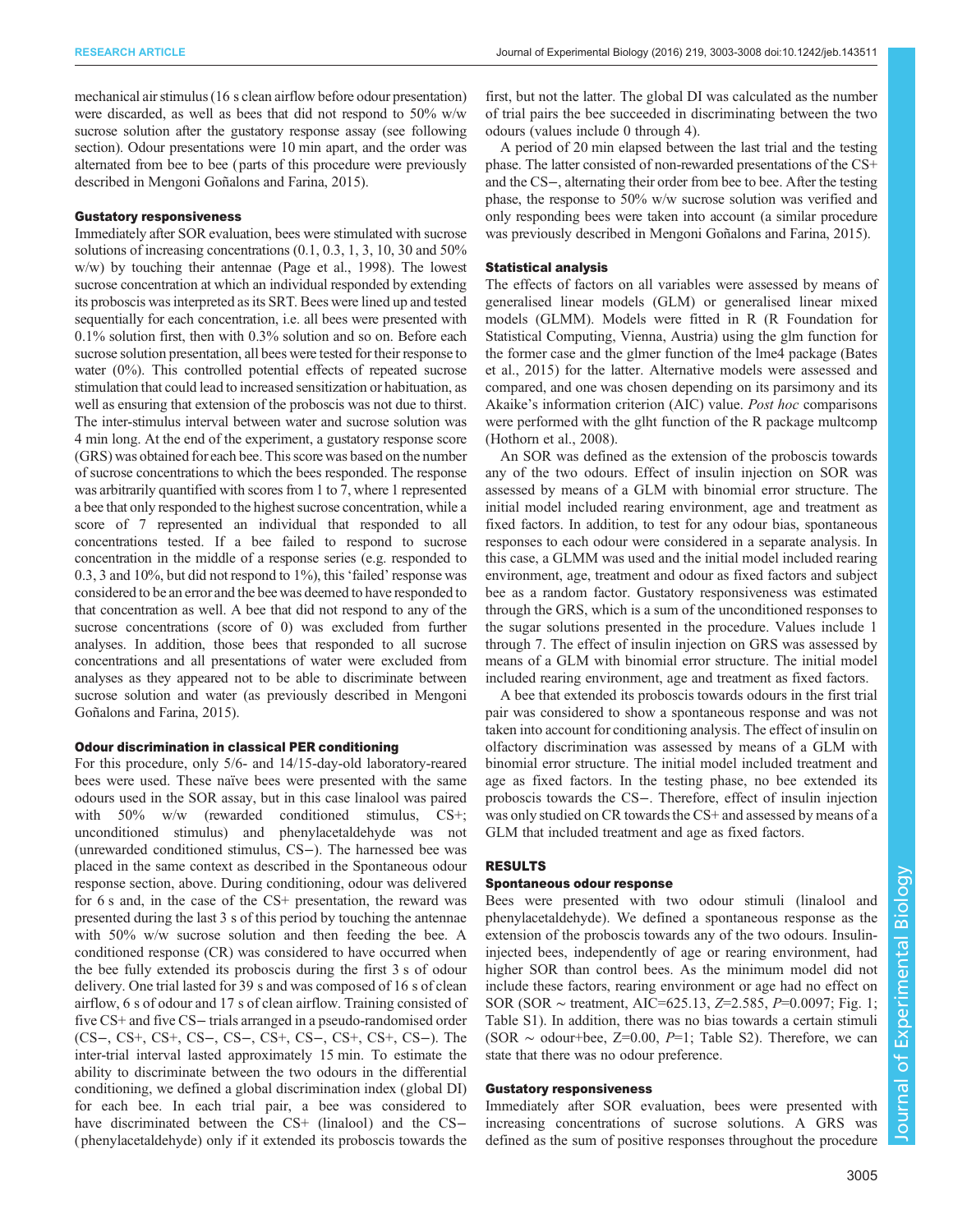<span id="page-3-0"></span>

Fig. 1. Insulin injection increased the probability of spontaneous odour response, independently of age or rearing environment, in the honeybee Apis mellifera. Percentage of bees that extended their proboscis towards either of the two odours, linalool and phenylacethaldehyde (spontaneous odour response, SOR). Responses of bees of all ages (A) after being injected with Hepes buffer (white) or insulin (black) and (B) obtained from an experimental hive (dark grey) or from cages kept in the laboratory (light grey). Minimal adequate model: SOR ∼ treatment. Asterisk indicates a significant difference (P<0.05); n.s., not significant. Values above bars indicate the number of bees tested.

[\(Page et al., 1998](#page-5-0)). Hive-reared bees had lower GRS than laboratoryreared bees (GRS ∼ rearing environment+age×treatment, AIC=2083.1, Z=5.497, P<0.001; Fig. 2A; [Table S3](http://jeb.biologists.org/lookup/doi/10.1242/jeb.143511.supplemental)). This effect was independent of age and treatment, as models containing interactions between rearing environment and these two factors had higher AIC values than the one chosen. Effect of insulin on gustatory responsiveness depended on age of injection. Treated 2/3 day-old bees presented higher GRS than control bees (Z=4.685, P<0.001), which means their SRT was lower. On the contrary, insulin injection of 14/15-day-old bees had a depressing effect on GRS, raising their SRT (Z=−4.375, P<0.001). Bees 5 to 10 days old were not affected by insulin (5/6 days old:  $Z=0.890$ ,  $P=0.8080$ ; 9/ 10 days old: Z=−1.521, P=0.3770; Fig. 2B).

### Odour discrimination in classical PER conditioning

For this procedure, 5/6- and 14/15-day-old laboratory-reared bees were used. A global DI was defined for each bee as the number of trial pairs the bee succeeded in discriminating between the two odours (if it extended its proboscis towards the CS+, but not the CS−). An effect of insulin was observed in bees of both ages (global DI ∼ age×treatment, AIC=576.84; [Table S4\)](http://jeb.biologists.org/lookup/doi/10.1242/jeb.143511.supplemental). Treated 5/6-day-old bees presented lower global DI than control bees. On the contrary, insulin injection of 14/15-day-old bees had an increasing effect on



global DI (5/6 days old: Z=−3.493, P<0.001; 14/15 days old:  $Z=4.919$ ,  $P<0.001$ ; [Fig. 3](#page-4-0)A). In addition, control older bees showed lower global DI than control younger bees  $(Z=4.428, P<0.001;$ [Fig. 3](#page-4-0)A, white bars). In the testing phase, injection of insulin had a similar effect on CR to the CS+ (CR  $\sim$  age×treatment, AIC=206.66; [Fig. 3B](#page-4-0); [Table S5](http://jeb.biologists.org/lookup/doi/10.1242/jeb.143511.supplemental)). Insulin reduced CR in younger bees, but raised it in older bees (5/6 days old: Z=−2.349, P=0.0383; 14/15 days old:  $Z=2.399$ ,  $P=0.0341$ ; [Fig. 3B](#page-4-0)). In addition, control older bees showed lower conditioned responses than control younger bees  $(Z=2.829, P=0.0103; Fig. 3B, white bars).$  $(Z=2.829, P=0.0103; Fig. 3B, white bars).$  $(Z=2.829, P=0.0103; Fig. 3B, white bars).$ 

## **DISCUSSION**

Our study reveals that insulin improves spontaneous response to odours independent of rearing environment and age. In addition, whereas it improves sucrose responsiveness and reduces odour discrimination in younger honeybees, it has the opposite effect in older ones. We expected insulin to have an effect on gustatory responsiveness in younger workers and little or no effect in older ones. The results partially verify our prediction, as 2/3-day-old bees were affected by insulin injection, but 5/6- and 9/10-day-old bees were not. Given that insulin levels increase with worker age ([Corona](#page-5-0) [et al., 2007](#page-5-0)), these results indicate that exogenous insulin artificially induces the youngest workers to exhibit higher responsiveness to sucrose, a trait associated with foragers [\(Scheiner et al., 2004\)](#page-5-0). In addition, the youngest bees also increased their probability to respond spontaneously to odours after treatment administration. To sum up, insulin injection improves chemosensory responsiveness. This seems to be an adaptive function in terms of division of labour, as nurse bees would be able to modify their chemosensory thresholds, which is required when social structure undergoes a change as a result of a selective pressure, such as the sudden death of a portion of the foragers. In this case, nurses and food processors are forced to perform outside tasks at a younger age than expected. These precocious bees exhibit a decrease in Vg levels and lipid reserves in the hemolymph and an increase in JH and insulin levels ([Corona](#page-5-0) [et al., 2007; Hartfelder and Engels, 1998\)](#page-5-0), and they show a poor foraging performance [\(Chang et al., 2015; Perry et al., 2015\)](#page-5-0). Similarly, pollen foragers, who begin outside tasks earlier than nectar foragers, show high gustatory responsiveness, a quality that indicates a poor nectar foraging ability ([Amdam et al., 2006\)](#page-5-0). This suggests that young hive beesthat are artificially induced to becoming foragers through a rise in insulin levels would be poor nectar gatherers.

Contrary to what was expected, our results indicate that 14/15-dayold treated bees had lower GRS values than control bees. Thus, the biological effect found was the inverse of that found in the youngest bees. On top of the high insulin levels that would be found in these

> Fig. 2. Effect of insulin injection on gustatory responsiveness was age dependent in A. mellifera. Gustatory response scores (GRS) of (A) bees obtained from an observational hive (dark grey) or from cages kept in the laboratory (light grey) and (B) 2/3-, 5/6-, 9/10- and 14/15-dayold bees after being injected with Hepes buffer (white) or insulin (black). Minimal adequate model: GRS ∼ rearing environment+age×treatment. The thick line, box and whiskers represent the median, interquartile interval and data range, respectively. Asterisks indicate for statistical differences between injection treatments within an age group (P<0.05). Values in bars indicate the number of bees tested.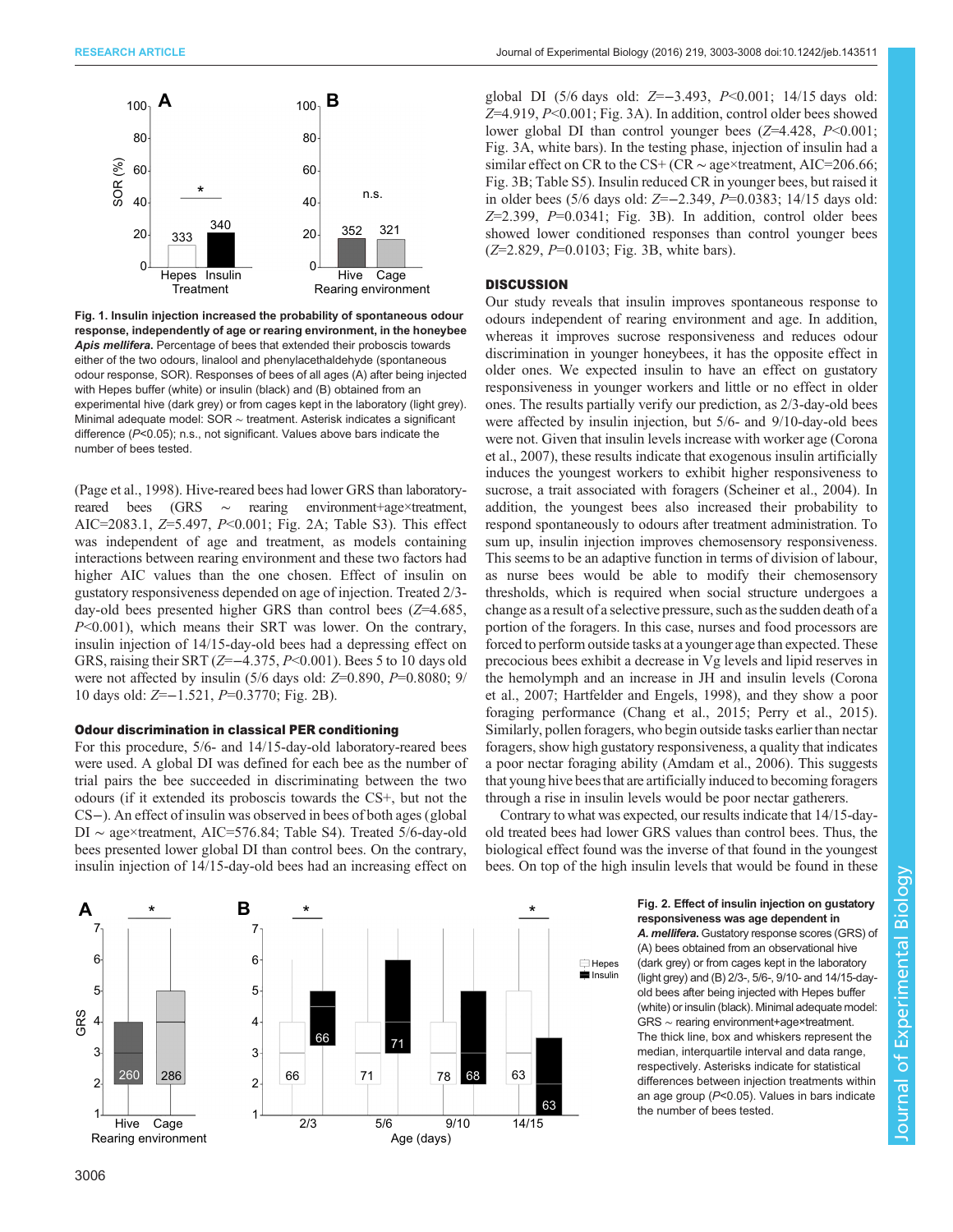<span id="page-4-0"></span>

Fig. 3. Effect of insulin injection on odour discrimination in PER conditioning of A. mellifera was age dependent. (A) Global discrimination indices (global DI) during acquisition and (B) percentage of bees that extended their proboscis towards the rewarded conditioned stimulus (conditioned response, CR) during the testing phase performed 20 min after acquisition, after being injected with Hepes buffer (white) or insulin (black). Bees were 5/6 and 14/15 days old when assessed and reared under laboratory conditions. Minimal adequate models: global DI ∼ age×treatment, CR ∼ age×treatment. In A, the thick line, box and whiskers represent the median, interquartile interval and data range, respectively. Asterisks indicate for statistical differences between injection treatments within an age group (P<0.05). Values in or above bars indicate the number of bees tested.

middle-aged bees, an additional insulin shock did not increase sucrose responsiveness, but decreased it. Sucrose responsiveness is closely related to nutritional status and, thus, feeding motivation [\(Martinez and Farina, 2008](#page-5-0); [Pankiw et al., 2004\)](#page-5-0). As high levels of insulin lead to foraging activities ([Ament et al., 2008](#page-5-0)), it seems clear that the foraging task is directly tuned by insulin levels present in the bee hemolymph. Despite the fact that we did not include actual foragers in our study, we claim that the 14/15-day-old bees used in our experiments were in a corresponding physiological state to foragers, as their coetaneous sisters – emerged as adults on the same day – were seen flying to an artificial feeder 2 days later. A honeybee forager does not seek food for individual sustenance, but instead contributes to colony reserves. Nonetheless, it still needs motivation to initiate a foraging trip. In other words, insulin would be comparatively low when the forager is in the hive, allowing it to eat. Once the forager is satiated, insulin levels rise until reaching a threshold that would trigger a foraging flight [\(Ament et al., 2008\)](#page-5-0). This fine insulin regulation would then explain why insulin-injected 14/15-day-old bees show lower GRS compared with control bees.

Laboratory-reared bees had higher gustatory responsiveness than hive bees. These results are not surprising as bees reared in the hive had been exposed to the queen mandibular pheromone (QMP), which is released by the queen, and QMP reduces sucrose responsiveness [\(Pankiw and Page, 2003\)](#page-5-0). In addition, laboratory bees exposed to QMP, which simulates queen presence, has no effect on the expression genes involved in the insulin signalling peptide [\(Fischer and Grozinger, 2008\)](#page-5-0). This last result corroborates our own findings that the effect of insulin did not depend on whether workers were reared in the hive or queen deprived in the laboratory.

Insulin also affected olfactory learning performance. In younger workers, insulin improved chemosensory responsiveness but worsened olfactory discrimination. Therefore, contrary to our expectations, higher gustatory responsiveness as a result of insulin injection did not result in better cognitive abilities in terms of odour discrimination ([Mengoni Goñalons and Farina, 2015; Ramírez et al.,](#page-5-0) [2010](#page-5-0); [Scheiner et al., 2004](#page-5-0)). In fact, the correlation was the opposite. It appears that the adaptive function of modifying gustatory responsiveness suggested earlier does not apply to olfactory learning. In this case, young bees forced to collect resources would become foragers, but bad learners in terms of discriminating floral odours. This olfactory discrimination is beneficial when selecting foraging sites, but is not essential if the colony is facing a drastic change in social structure. Therefore, having all the

endocrine systems – including the insulin system – ready for the transition from young hive bees to foragers is valuable but it also introduces penalties in terms of foraging efficiency. In addition, we found contrasting effects of insulin on both olfactory learning and gustatory responsiveness between young and middle-aged workers.

Ultimately, the same results were observed in both acquisition and testing phases of the olfactory conditioning, which implies that insulin modifies the bee's chemosensory responsiveness, and this modification lasts at least 20 min after conditioning, suggesting an effect on medium-term memory.

Vertebrate insulin (bovine: [Mott and Breed, 2012](#page-5-0); human: present study) has been shown to be bioreactive in honeybees. In our case, the mode of administration was systemic and general, and we assessed variables in a short-term period. Therefore, it is not possible to elucidate the hormone's targets and the source of its behavioural effects. We infer that the insulin pathway is a key to understanding how the different metabolic pathways act in concert to synchronise the development of chemosensory and physiological processes. Many questions remain unanswered about what other pathways are involved after an artificial rise in insulin level in the hemolymph of honeybees. However, this study reveals one of the main roles of insulin in adult honeybee development and provides tools for research on how insulin affects labour division in bees as well as a worker's individual physiological state.

#### Acknowledgements

We also thank K. Lukowiak and two anonymous referees for their valuable comments and suggestions on an earlier version of this manuscript.

#### Competing interests

The authors declare no competing or financial interests.

#### Author contributions

C.M.G., M.G., M.G.d.B.S. and W.M.F. conceived and designed the experiments. C.M.G. and M.G. performed the experiments. C.M.G. performed data analysis. C.M.G., M.G., M.G.d.B.S. and W.M.F. drafted the manuscript. All authors revised and commented on the manuscript.

#### Funding

C.M.G. and W.M.F. thank the Consejo Nacional de Investigaciones Científicas y Tecnológicas (CONICET) and the Universidad de Buenos Aires (UBA) for support. This study was partly supported by grants from Agencia Nacional de Promoción Científica y Tecnológica (PICT 2013 1060), UBA (20020130100185BA) and CONICET (PIP 112-201501-00633) to W.M.F. M.G. and M.G.d.B.S. thank the Centre de Recherches sur la Cognition Animale and the University Paul Sabatier (grant APIGENE) for support.